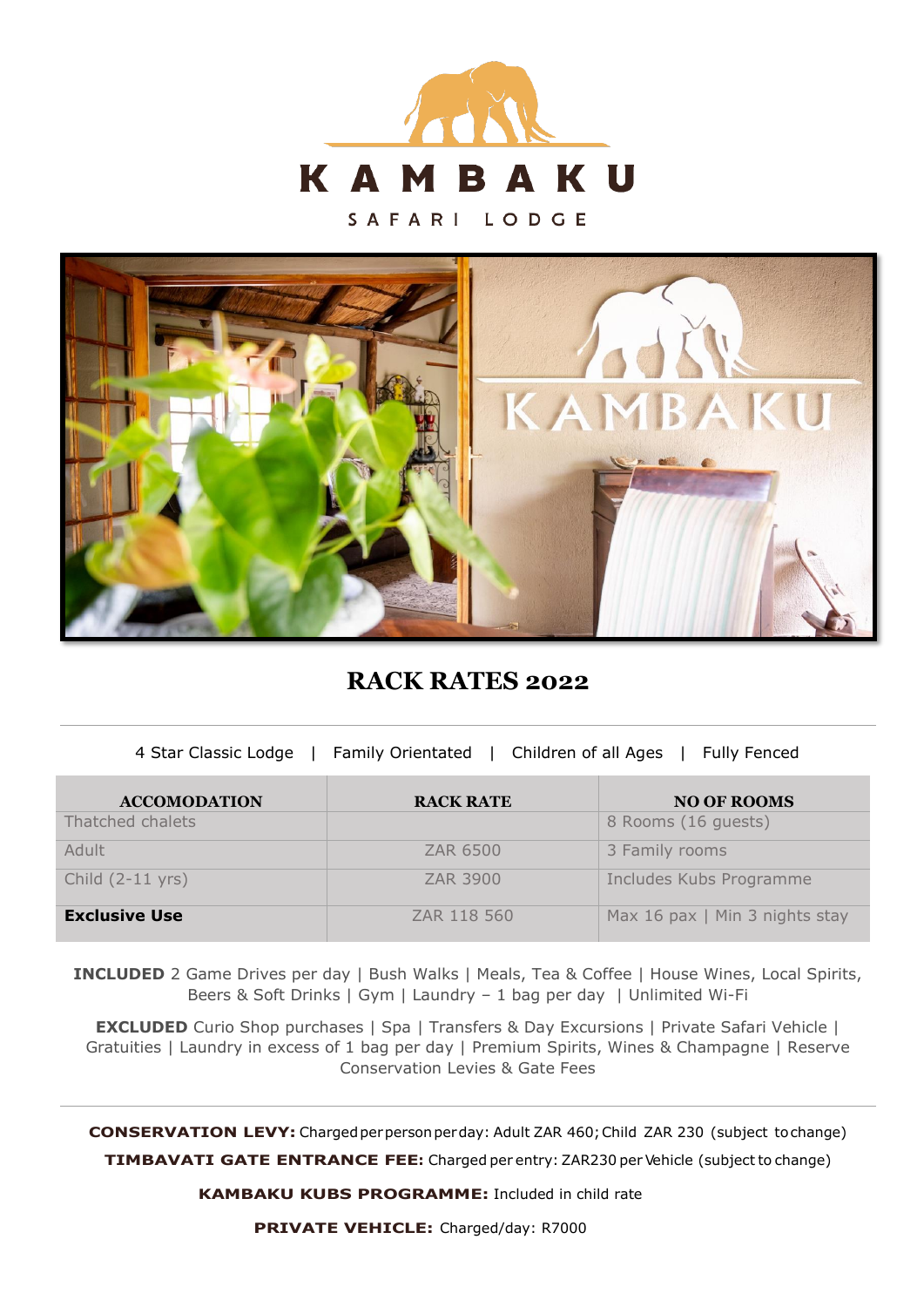

RIVER SANDS



**RACK RATES 2022**

| 5 star Lodge   Luxury Air-Con Suites   Children 12 and over   Unfenced |  |
|------------------------------------------------------------------------|--|

| <b>ACCOMODATION</b>        | <b>RACK RATE</b> | <b>NO OF ROOMS</b>             |
|----------------------------|------------------|--------------------------------|
| Thatched chalets           |                  | 8 Rooms (16 guests)            |
| Adult                      | ZAR 10 000       | No Family rooms                |
| Child $(2-11 \text{ yrs})$ | N/A              |                                |
| <b>Exclusive Use</b>       | ZAR 152 000      | Max 16 pax   Min 3 nights stay |

**INCLUDED** 2 Game Drives per day | Bush Walks | Meals, Tea & Coffee | House Wines, Local Spirits, Beers & Soft Drinks | Gym | Laundry – 1 bag per day | Unlimited Wi-Fi

**EXCLUDED** Curio Shop purchases | Spa | Transfers & Day Excursions | Private Safari Vehicle | Gratuities | Laundry in excess of 1 bag per day | Premium Spirits, Cellar Wines & Champagnes | Cigarettes & Cigars | Reserve Conservation levies & Gate Fees

**CONSERVATION LEVY:** Charged per person perday: Adult ZAR 460; Child ZAR 230 (subject to change)

**TIMBAVATI GATE ENTRANCE FEE:** Charged per entry: ZAR230 per Vehicle (subject to change)

**PRIVATE VEHICLE:** Charged/day: R8500

**WEDDINGS:** POR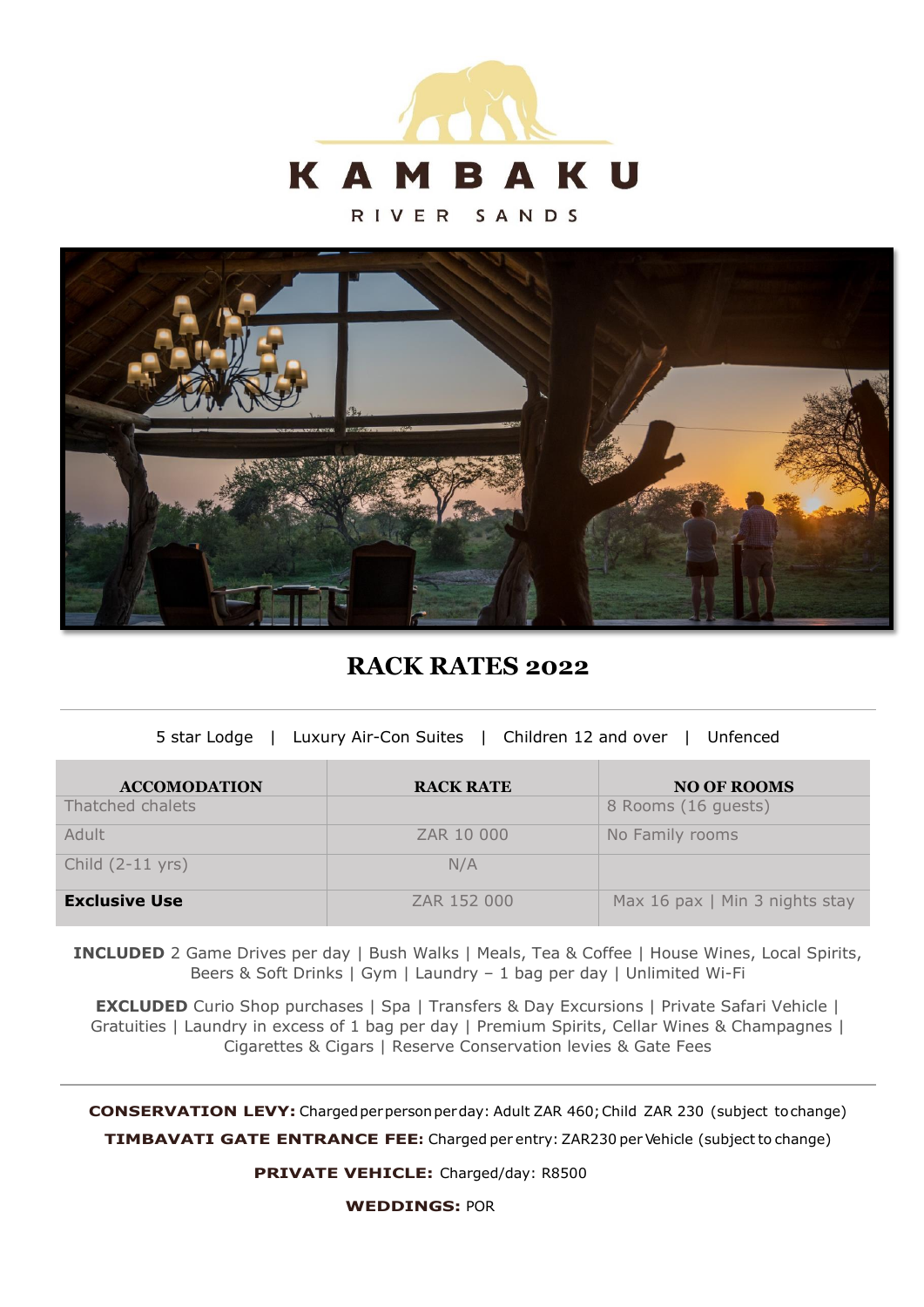

#### SEA A T



# **RACK RATES 2022**

### 5 Star Boutique Hotel | Heart of the Garden Route | Children of all Ages | Family Orientated |

### Magnificent Views | Close to all major Tourist Attractions

| <b>ACCOMODATION B &amp; B</b> | <b>HIGH SEASON RATE</b><br>$JAN 2022 - MAR 2022$ | <b>LOW SEASON RATE</b><br>APR 2022 - SEPT 2022 | <b>HIGH SEASON RATE</b><br>$OCT 2022 - DEC 2022$ | <b>ROOMS</b>               |
|-------------------------------|--------------------------------------------------|------------------------------------------------|--------------------------------------------------|----------------------------|
| <b>Premier Suite</b>          | ZAR 1650                                         | ZAR 1390                                       | ZAR 1775                                         | 3 Rooms                    |
| Classic Suite                 | ZAR 1380                                         | ZAR 1200                                       | ZAR 1480                                         | 2 Rooms                    |
| Exclusive Use                 | ZAR 14 400                                       | ZAR 11 800                                     | ZAR 15 480                                       | Min 3 nights<br>Max 10 pax |

**CHILD RATES:** 0-2 yrs free of charge | 2-10 yrs at 60% of adult

**INCLUDED** Continental & English Breakfast | Tea & Coffee | Wi-Fi & DSTV

**EXCLUDED** Curio Shop purchases | All Drinks | Transfers & Day Excursions | Laundry | Gratuities | All Activities | Dinner charged at R 550 per person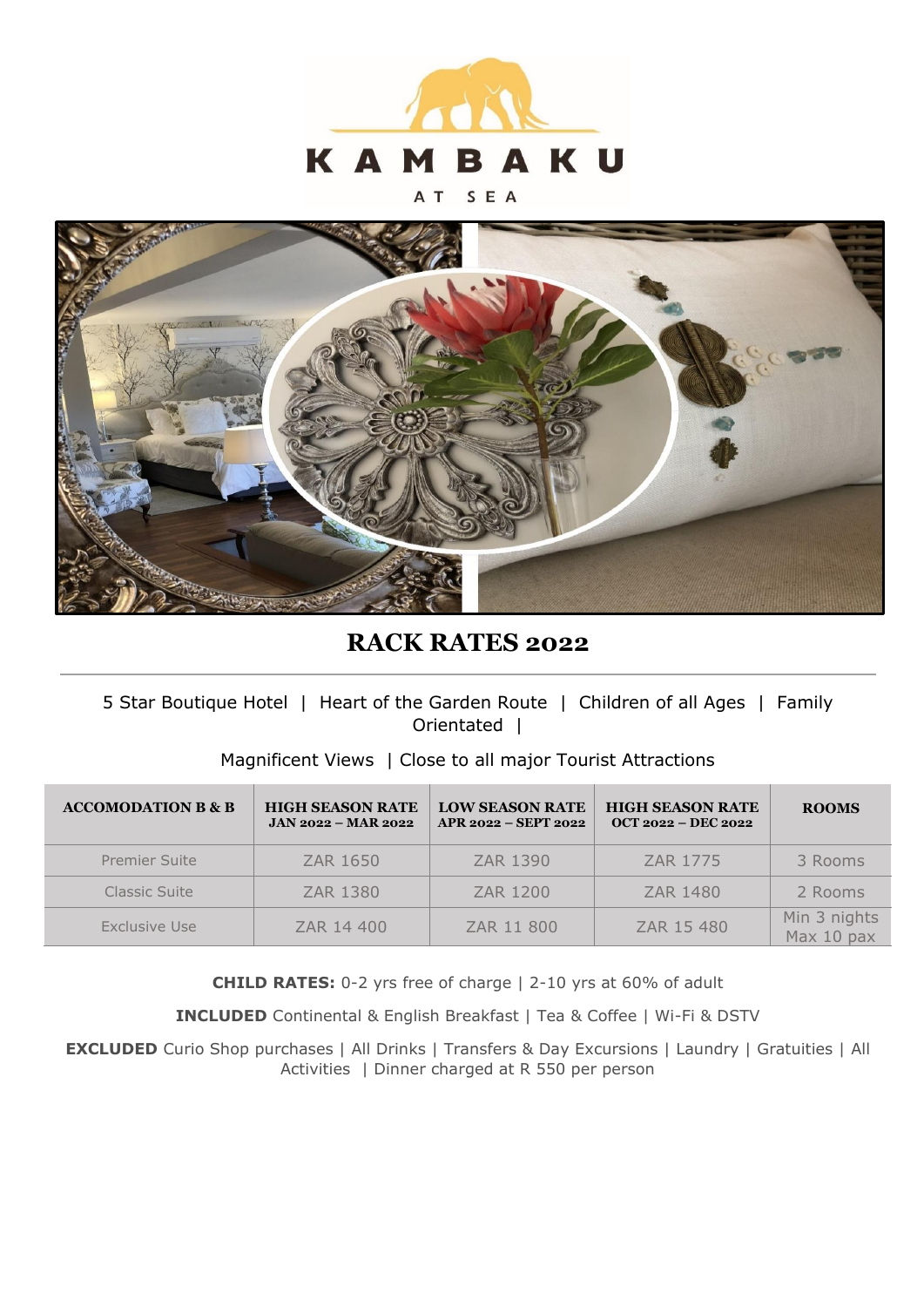### **TERMS & CONDITIONS**

#### **LODGES**

- Rate charged per person per night
- **20% payment to confirm the booking**
- Single Supplement only from the 3<sup>rd</sup> single booked – charged at 50% of rack
- Minimum of 2 nights stay
- Guide rate 50% of rack

No two specials may be booked concurrently 20% Payment needed on confirmation of booking Full payment 42 days prior to arrival

### **CANCELLATION POLICY**

#### **Lodges At Sea**

42 days prior to arrival – 20% 35 days prior to arrival – 50% 35 days prior to arrival – 75% 21 days prior to arrival – 70% 28 days and less prior to arrival – 100% 14 days prior to arrival – 80%

#### **AT SEA**

- Rate charged per person per night
- **20% payment to confirm the booking**
- Single supplement charged from first single booked – at 30% of rack
- Regrettably no pets
- Guide rate 50% of rack

No two specials may be booked concurrently 20% Payment needed on confirmation of booking Full payment 42 days prior to arrival

7 days prior to arrival – 100%

### **GROUP BOOKINGS AND CANCELLATION POLICY**

Any booking of **8 or more people** constitutes a group booking and will be subject to the below cancellation policy and includes all properties in the portfolio:

- A 20% deposit is required to confirm the booking
- Two further deposits are required at 150 days prior to arrival and 90 days prior to arrival of 25% each
- The balance is payable 42 days prior to arrival

### **Cancellation policy for groups**

20% if cancelled 150 -- 90 days prior to arrival 100% if cancelled less than 42 days prior to arrival 50% if cancelled 89 – 43 days prior to arrival

### **FLEXIBLE CANCELLATIONS PERTAINING TO COVID-19**

Applicable only for a resurge of pandemic, travel borders closed, or flights cancelled due to Covid

14 days prior to arrival -100% fully refundable.

**13 - 0 days** – a credit note will be issued to the company / guest

**During stay** – a pro rata credit note will be issued to the company / quest

## **2021 BOOKINGS DEFFERED TO 2022 POLICY**

**Fully paid up** bookings at time of deferral: travel may be moved up until 31 December 2022 at no extra charge

**Deposit paid bookings** at time of deferral: travel may be moved up until 31 March 2022 at no extra charge. Thereafter 2022 rates will apply.